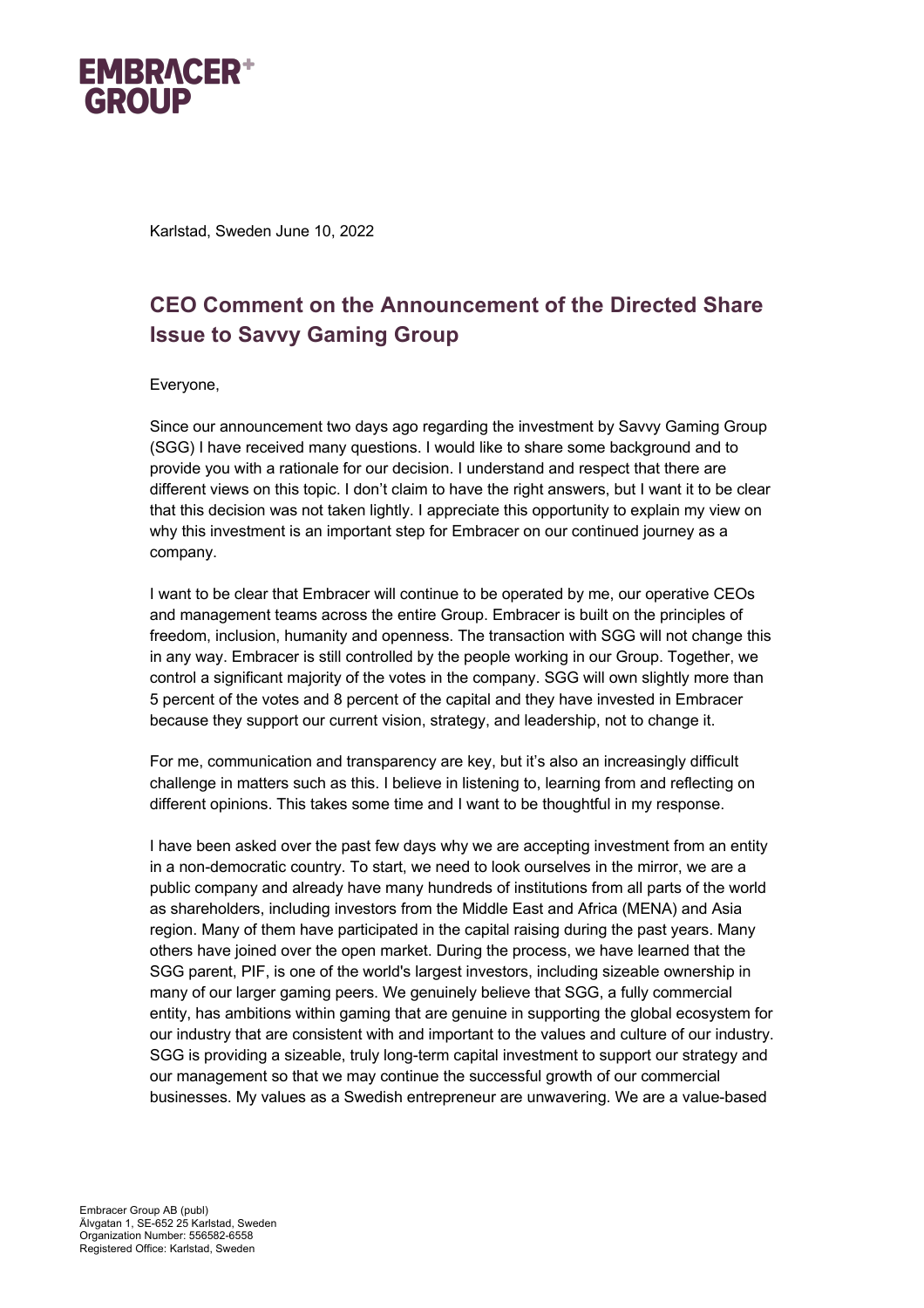

company, and our commitment to a decentralized operating model that empowers great people to make their own decisions will always remain.

One of my duties as the leader of a global business is to make the difficult and complex decisions that I believe are in the best interest of our stakeholders including our employees, our customers, the gaming and entertainment industry and our shareholders. In the decision-making process to partner with SGG there were a lot of different considerations to be made, as always. I would like to highlight our high ambition of building a substantial and sustainable company, with its roots in Sweden but with a global presence through all the incredible companies that have joined along the way. This ambition has taken us from 7 persons a decade ago to over 12,500 globally today. We have now built a unique platform for entrepreneurs like no other industry peer. We have started this journey, but there is still a long way to go. This expansion has required capital and we have thanks to our shareholders been able to raise approximately USD 2.5 billion since our IPO 2016. In order to stay as an independent company based in Sweden, we have been searching for more international long-term partners with capital that supports our strategy. For Embracer, there is only a handful of players in the world providing this type of sizable longterm equity capital. Without capital, our journey would notably slow down going forward which could also have many other implications for our businesses. SGG is providing very long-term capital to support our strategy without Embracer having to give up our way of operating or other commercial opportunities.

The initiatives of bringing more long-term shareholders onboard don't stop with SGG, our active discussions with other sizable strategic or non-strategic potential shareholders will continue, as stated in our last quarterly reporting.

Going forward, I believe it is even more important to stay true to and continuously improve our existing governance model, where we stand firm in our operational model, our governance, our work within ESG and sustainability, our commitments to openness and equality that is embodied in our Code of Conduct that guide our operations. Gaming has, in a short period of time, become one of the most important forms of entertainment in both Saudi Arabia and the wider MENA region. There are currently more gamers in MENA than in Europe or the US market, respectively. Embracer and the SGG team led by the long-time industry veteran CEO Brian Ward have spent the last six months learning about each other and sharing thoughts on how we can work together to grow in the future. We have also learned and discussed difficult topics involving non-gaming issues relating to Saudi Arabia. I truly believe in inclusion and the change that can be affected by opening our content to new markets. By bringing more of our products to the MENA region, we have the opportunity to build local connections, support entrepreneurs, employ a diverse group people in our whole ecosystem, promote growth and bring the world closer together through gaming.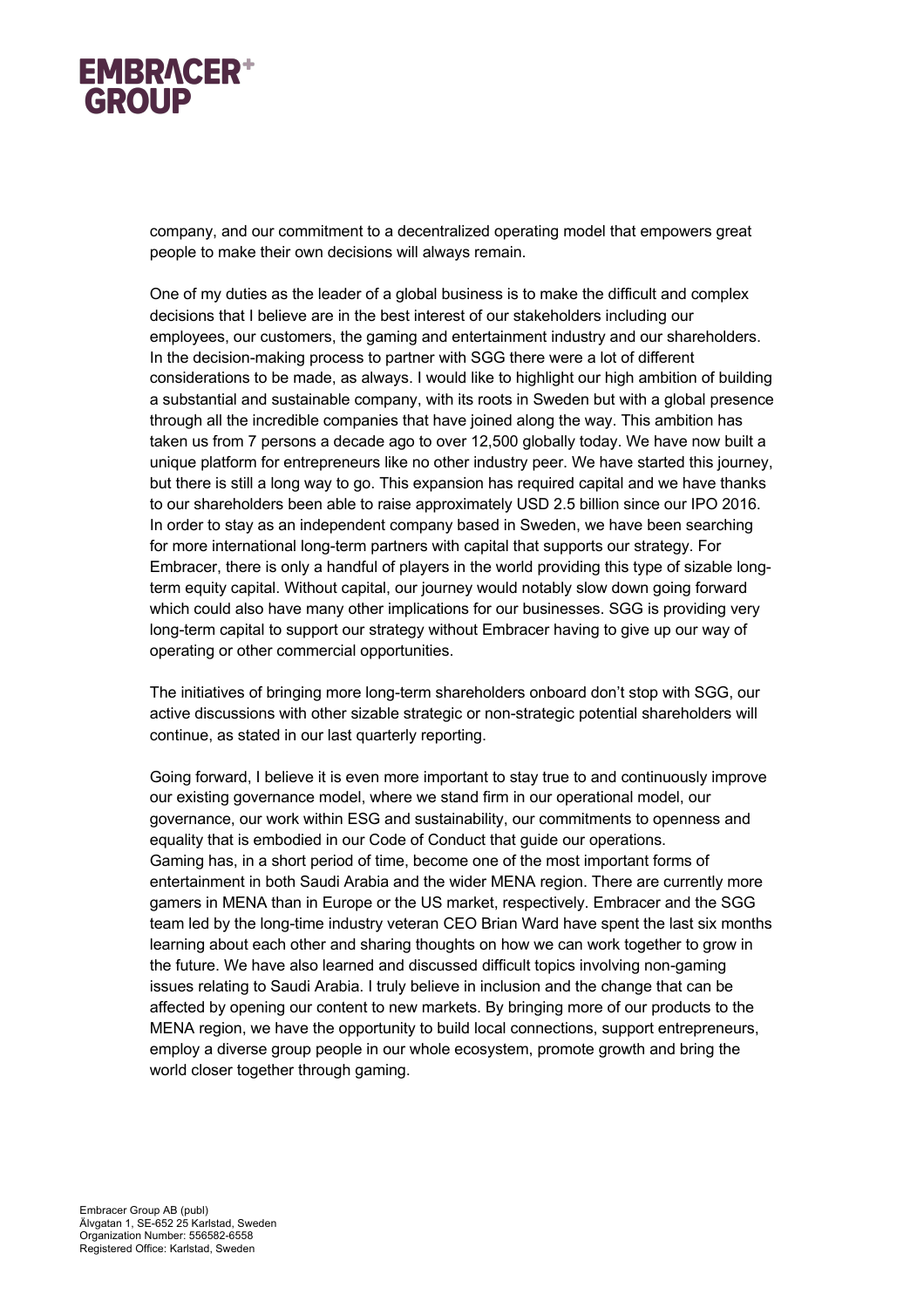

Questions have been asked about a potential board seat. Ultimately this is a question for shareholders. However, I think it would be relevant to share my view. Brian has a deep industry knowledge that is valuable to Embracer, and I would be supportive if he personally would like to contribute to the board at a later date as long as he is committed to the time needed. If not, I look forward to building a strong relationship with SGG regardless. Ultimately this will be a matter for him and the shareholders at the AGM or at a later meeting.

I have been asked questions about our work with ESG and sustainability. We are committed to equality, a diverse work environment treats its employees with dignity and cultivating an atmosphere focused on improving the world around us. To be clear, all subsidiaries within the Embracer Group act independently but share common, high ethical standards and transparency. The Group has zero-tolerance against all forms of harassment and discrimination with a strong belief in diversity and inclusivity. I know Brian and the SGG team hold the same views and intend to operate SGG accordingly. The same rules will apply to any company we would establish in Saudi Arabia or the MENA region at large.

Several journalists and investors have also commented on the premium price and asked why SGG didn't buy shares on the open market. As we described in the press release on June 8, we have carefully considered alternative ways of raising capital and also concluded any deviation from a preferential capital raise could only be motivated by SGG investing at a premium to the current share price. I can't comment on why SGG didn't buy shares in the market, but for Embracer, it's obviously much better as we are getting capital injected into the company.

Hopefully, this letter gives more clarity to the questions raised in the past few days.

Yours sincerely,

Lars Wingefors Group CEO, Embracer Group AB (publ).

**For additional information, please contact: Lars Wingefors, Co-founder and Group CEO Embracer Group AB (publ)** Tel: +46 708 47 19 78 E-mail: lars.wingefors@embracer.com